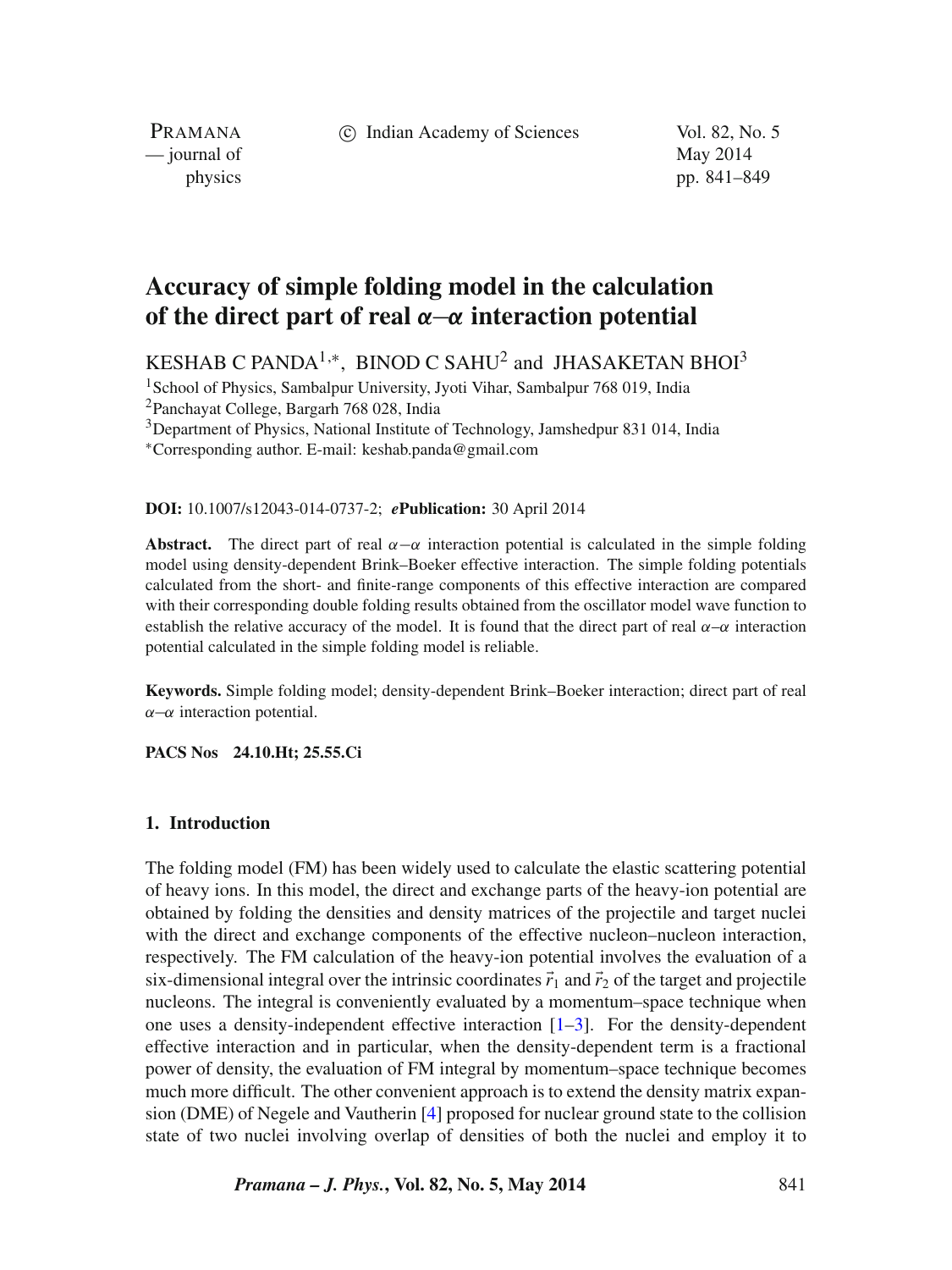evaluate the FM integrals for direct and exchange parts of the heavy-ion potential. The evaluation becomes simple once the three-dimensional folding integral over the relative coordinate space is evaluated analytically. This extended DME method*/*simple folding model developed by Panda and Patra [\[5](#page-8-3)[,6\]](#page-8-4) has been used to calculate the heavy-ion optical potential from the density-dependent short-range Skyrme interaction [\[7\]](#page-8-5) and finite-range density-dependent Brink–Boeker interaction [\[8\]](#page-8-6).

However, the DME method [\[4\]](#page-8-2) reproduces exact Hartree–Fock results when a shortrange Skyrme interaction is used in it [\[9\]](#page-8-7). But, for a finite-range Brink–Boeker interaction, the DME method over binds spherical nuclei by 1 MeV per particle compared to exact Hartree–Fock calculations. Such discrepancies are almost resolved when the direct terms are calculated exactly and the DME method is applied only to the exchange terms [\[10\]](#page-8-8). This work in [\[10\]](#page-8-8) suggests that the DME should only be used in the calculation of exchange contribution.

The calculation of heavy-ion potential in the energy density model (EDM), supports the validity of DME limited to the exchange part of the potential. The direct part of the heavy-ion potential calculated in EDM using the DME method is found to be unreliable [\[11\]](#page-8-9). Attempts have also been made in the simple folding model*/*extended DME method to reproduce the exchange part of the double folded heavy-ion potential [\[12](#page-8-10)[–14\]](#page-8-11) using various approximations for local Fermi momentum [\[15\]](#page-8-12) and modified M3Y interaction [\[16\]](#page-8-13). The accuracy of calculating the direct part of heavy-ion potential in the simple folding model, however, remains yet to be tested.

The accuracy of the simple folding model*/*extended DME depends upon two factors. One is the range of the effective interaction and the other is the range of the density profile to be used in this calculation. The error to be incurred in the calculation will be more, when the range of the effective interaction is larger or when the range of the density profile is smaller. For a particular finite-range effective interaction with fixed range, the simple folding model calculation may incur maximum error in case of colliding nuclei having smallest range of density profile.

Alpha is having the smallest range of density profile among the most stable nuclei. Moreover, the calculation of  $\alpha - \alpha$  interaction potential has gained a renewed interest in recent years [\[17](#page-8-14)[–22\]](#page-8-15) for its importance in understanding the structure [\[23](#page-8-16)[–25\]](#page-8-17) and scattering  $[26-28]$  $[26-28]$  of  $\alpha$ -clustered nuclei. The calculated potential can be tested in the computation of  $\alpha$ − $\alpha$  scattering phase-shifts. The analysis of the phase-shift data ensures that below the reaction threshold at *Ecm* = 17*.*36 MeV, these data can be determined solely from the real part of their interaction potential. Neither the polarization potential [\[19\]](#page-8-20) nor the imaginary potential [\[29\]](#page-8-21) has any contribution to determine these data [\[30\]](#page-8-22).

The density-dependent Brink–Boeker interaction have a short-range term and a finiterange Gaussian term having a range of 1.41 fm equivalent to the range of one pion exchange potential. On the other hand, the direct part of the modified M3Y interaction [\[16\]](#page-8-13) contains two finite-range components of ranges 0.25 and 0.4 fm which are much lesser than the range 1.41 fm of density-dependent Brink–Boeker effective interaction. For a fixed range of density profile of two colliding *α*-particles, the error in simple folding model calculation of the direct part of real  $\alpha$ − $\alpha$  potential is expected to be more, when one uses density-dependent Brink–Boeker interaction. The use of the modified M3Y interaction in this model is expected to yield less error. Thus, it is interesting to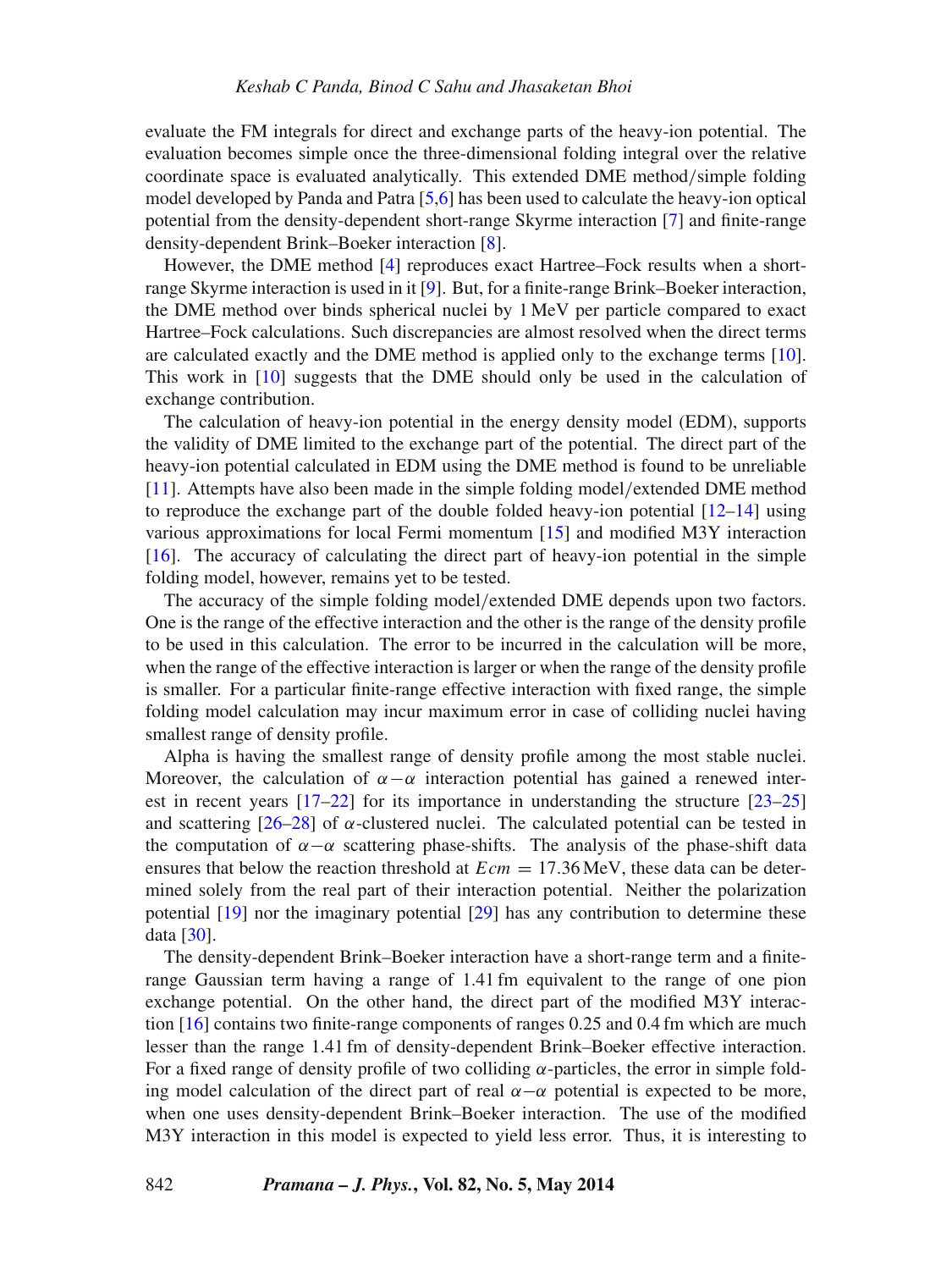investigate the accuracy of simple folding model in the calculation of the direct part of real  $\alpha-\alpha$  interaction potential using density-dependent Brink–Boeker effective interaction.

The aim of this paper, therefore, is two-fold: First, to calculate the direct part of the real *α*−*α* potential in simple and double folding models using finite-range density-dependent Brink–Boeker effective interaction and second, to study the relative accuracy of the simple folding model results.

In the following section, we outline the simple and double folding model calculations of the direct part of real *α*−*α* interaction potential from density-dependent Brink–Boeker effective interaction and present our results and discussions in [§3.](#page-5-0) Finally, we report our conclusion in [§4.](#page-7-0)

### **2. Simple folding model**

#### 2.1 *Finite-range density-dependent Brink–Boeker effective interaction*

<span id="page-2-1"></span>The finite-range density-dependent Brink–Boeker effective interaction  $v(r)$  can be given as

$$
v(r) = C K_{\rm F}^{1/2} \delta(r) - \frac{1}{2} V_0 (1+P) e^{-r^2/\mu^2}, \tag{1}
$$

where *C*,  $V_0$  and  $\mu$  are the interaction parameters. *P* is the Majorana exchange operator. The interaction has both short- and finite-range components and acts in even states only. The finite-range is characterized by a Gaussian term with a range of 1.41 fm, identical with that of one-pion exchange two-body potential.This two-body effective interaction reproduces the structural properties of nuclear matter and finite nuclei properly, and has been used to calculate the heavy-ion interaction potential in EDM and the corresponding elastic scattering cross-sections [\[6\]](#page-8-4).

#### 2.2 *The density matrix expansion (DME) of Negele and Vautherin*

Negele and Vautherin [\[4\]](#page-8-2) have developed an expansion for nuclear wave function density matrix in relative and centre of mass coordinates to obtain an extremely simple form for nuclear ground state energy density.

In non-relativistic dynamics, the direct  $V<sub>d</sub>$  part of the nuclear interaction energy in the ground state of a nucleus is given as

<span id="page-2-0"></span>
$$
V_{\rm d} = \frac{1}{2} \sum_{i < j} \langle i j | v_{\rm d} | i j \rangle
$$
\n
$$
= \frac{1}{2} \sum_{i < j} \int \int \phi_i^* (\vec{r_1}) \phi_j^* (\vec{r_2}) v_{\rm d} (|\vec{r_1} - \vec{r_2}|) \phi_i (\vec{r_1}) \phi_j (\vec{r_2}) \mathrm{d}^3 r_1 \mathrm{d}^3 r_2, \tag{2}
$$

$$
= \frac{1}{2} \int \int \rho(\vec{r_1}) \rho(\vec{r_2}) v_d(|\vec{r_1} - \vec{r_2}|) d^3 r_1 d^3 r_2,
$$
\n(3)

where  $\vec{r}_1$  and  $\vec{r}_2$  are the intrinsic coordinates of a pair of nucleons *i* and *j* interacting through the direct part  $v_d$  of the effective interaction *v* inside the nucleus.  $\phi$  is the singleparticle wave function and density  $\rho(\vec{r}_1) = \sum_i \phi_i^*(\vec{r}_1) \phi_i(\vec{r}_1)$ .

*Pramana – J. Phys.***, Vol. 82, No. 5, May 2014** 843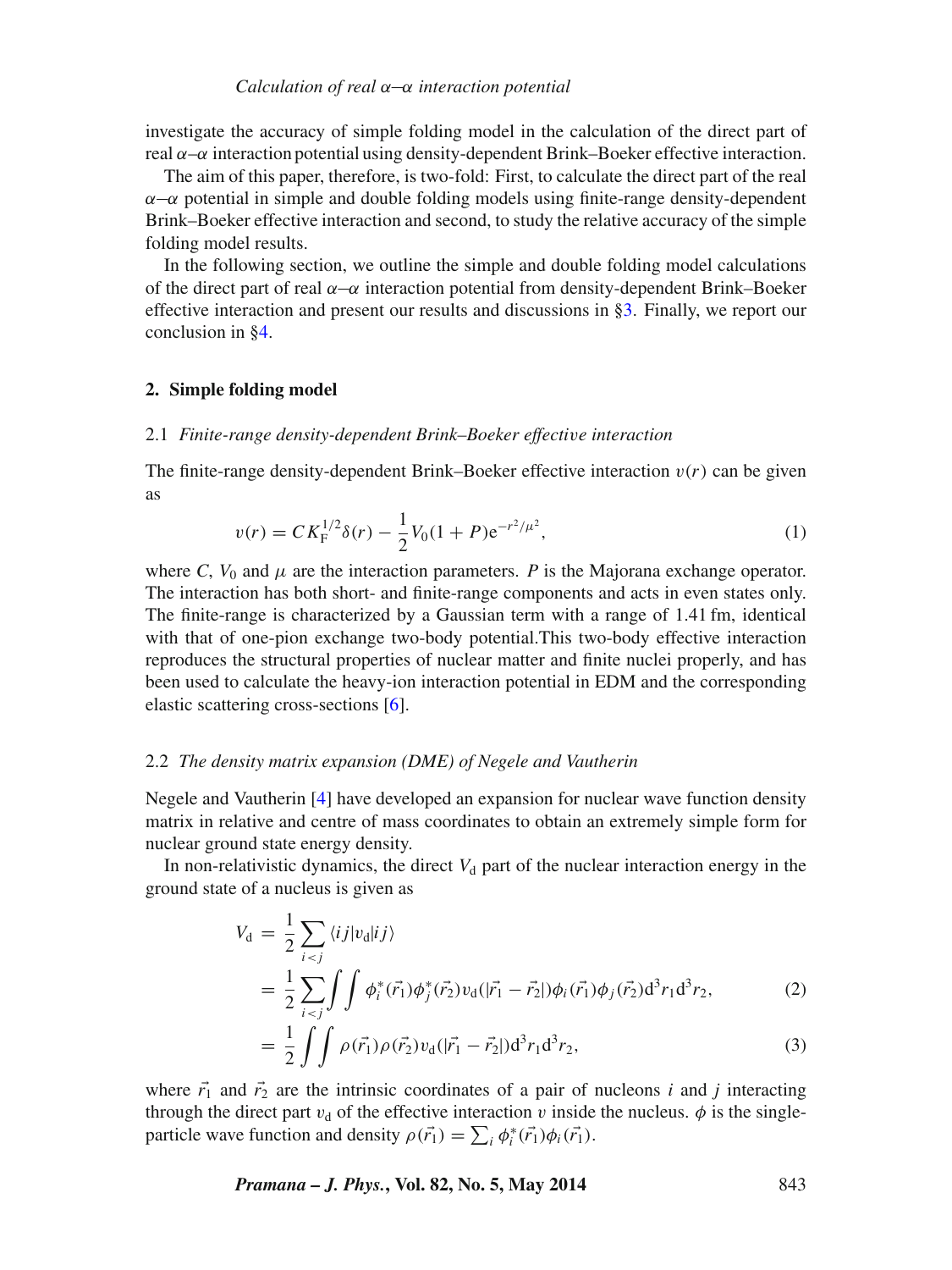Using the DME proposed by Negele and Vautherin (NV), direct  $V_d$  (eq. [\(3\)](#page-2-0)) part of the nuclear ground state energy can be obtained as

<span id="page-3-0"></span>
$$
V_{\rm d} = \frac{1}{2} \int \int \left[ \rho^2(R) + \frac{1}{2} g_{sl}(k_{\rm F}r) r^2 [\rho(R)\nabla^2 \rho(R) - (\nabla \rho(R))^2] \right] v_{\rm d} d^3r d^3R.
$$
\n(4)

The product of the densities  $\rho(\vec{r}_1)\rho(\vec{r}_2)$  in eq. [\(3\)](#page-2-0) is expanded in relative  $\vec{r}$  and centre of mass  $\vec{R}$  coordinates and truncated beyond the second-order derivatives to yield such simple form of the ground state energy  $V_d$ . In eq. [\(4\)](#page-3-0),  $g_{sl}(k_F r) = \frac{35}{2(k_F r)^3} j_3(k_F r)$ .  $j_3$  is the spherical Bessel function of third order and the local Fermi momentum  $k_F = (1.5\pi^2 \rho)^{1/3}$ .

# 2.3 *Derivation of direct part of real α*−*α interaction potential in the simple folding model*

In the folding model, direct part  $V_D$  of the real  $\alpha$ – $\alpha$  interaction potential can be expressed as

<span id="page-3-2"></span>
$$
V_{\text{D}}(D) = \sum_{\substack{i \in I \\ j \in 2}} \langle i j | v_{\text{d}} | i j \rangle
$$
  
= 
$$
\sum_{\substack{i \in I \\ j \in 2}} \iint \phi_i^* (\vec{r_1}) \phi_j^* (\vec{r_2} - \vec{D}) v_{\text{d}} (|\vec{r_1} - \vec{r_2}|) \phi_i (\vec{r_1}) \phi_j (\vec{r_2} - \vec{D}) d^3 r_1 d^3 r_2
$$
 (5)

$$
= \iint \rho_1(\vec{r_1}) \rho_2(\vec{r_2} - \vec{D}) v_d(|\vec{r_1} - \vec{r_2}|) d^3 r_1 d^3 r_2, \tag{6}
$$

where *D* is the separating distance between the centres of the two colliding  $\alpha$ -particles 1 and 2 shown in figure [1.](#page-3-1) It may be mentioned that similar coordinate representations have been made in obtaining eq. [\(6\)](#page-3-2) as that of eq.  $(3)$ . The interacting nucleon *i* is present in nucleus 1 at  $\vec{r}_1$  and *j* is present in nucleus 2 at  $\vec{r}_2 - \vec{D}$ .  $\phi$  and  $\rho$  are the ground-state wave function and density of the *α*-particle.

<span id="page-3-1"></span>

**Figure 1.** Coordinates used in the folding model calculation.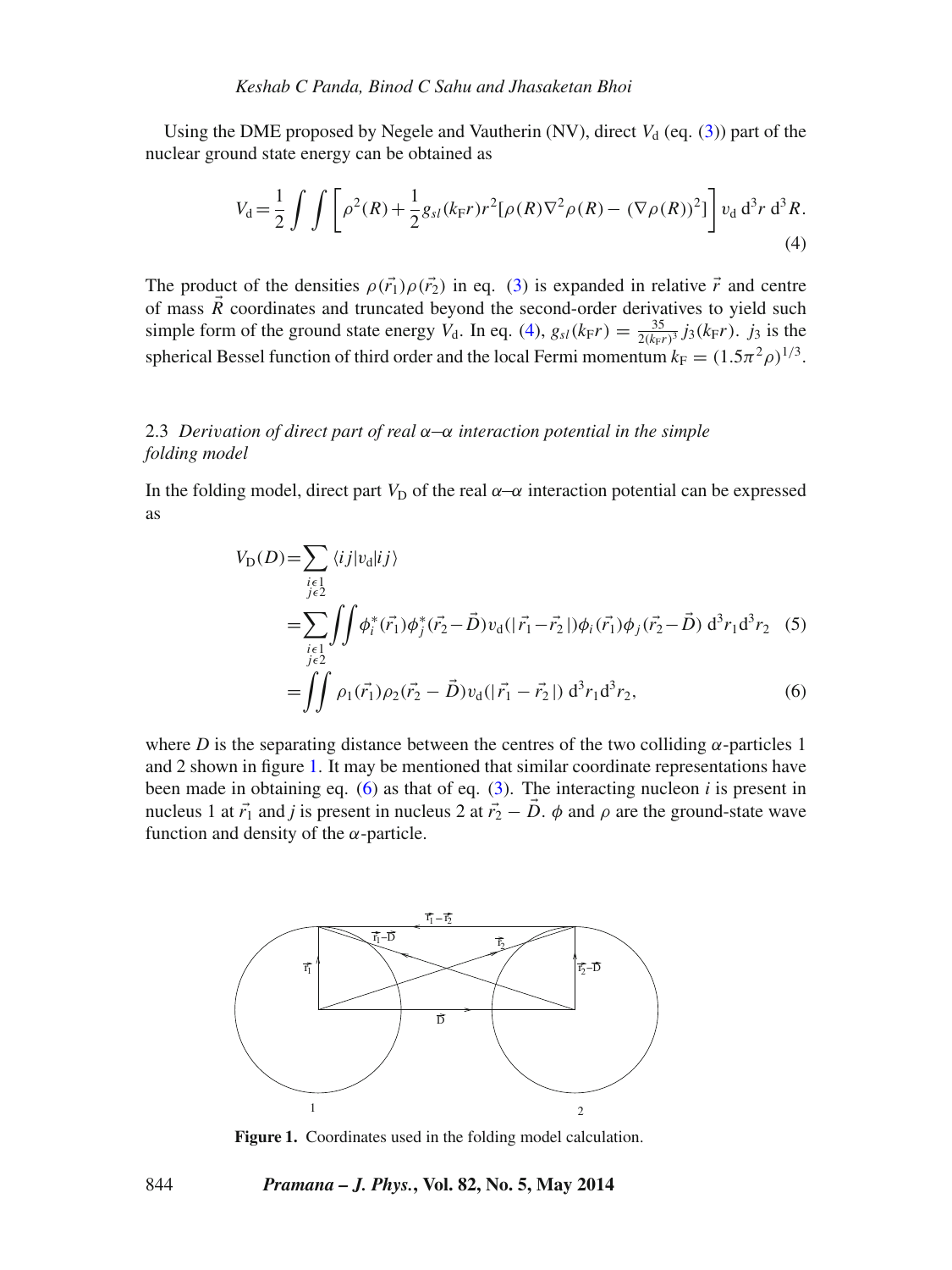In the simple folding model, the density matrix expansion proposed to obtain the ground state energy of a single nucleus (eq. [\(4\)](#page-3-0)) is extended and employed to evaluate the product of densities  $\rho_1(\vec{r}_1)\rho_2(\vec{r}_2 - D)$  of two colliding *α*-particles appearing in the folding model integral (eq.  $(6)$ ) as

<span id="page-4-0"></span>
$$
V_{\text{SD}}(D) = \iint \left[ \rho_1(\vec{R}) \rho_2(\vec{R} - \vec{D}) + g_{sl}(k_{\text{F}}r) r^2 \left[ \frac{1}{4} \rho_2(\vec{R} - \vec{D}) \nabla^2 \rho_1(\vec{R}) + \frac{1}{4} \rho_1(\vec{R}) \nabla^2 \rho_2(\vec{R} - \vec{D}) - \frac{1}{2} \nabla \rho_1(\vec{R}) \cdot \nabla \rho_2(\vec{R} - \vec{D}) \right] \right] v_{\text{d}}(r) d^3r d^3R.
$$
 (7)

The  $\vec{r}$ -space integral in eq. [\(7\)](#page-4-0) is obtained analytically and the six-dimensional folding model integral in eq. [\(7\)](#page-4-0) reduces to three-dimensional integral and the computation of the direct part of real  $\alpha - \alpha$  interaction potential  $V_{SD}$  becomes more simple and economical,

<span id="page-4-1"></span>
$$
V_{\text{SD}}(D) = \frac{2\pi}{D} \int R \int_{|\vec{R}-\vec{D}|}^{|R+D|} \left\{ [428.09K_{\text{F}}^{1/2} - 833] \rho_1(\vec{R}) \rho_2(\vec{R}-D) - X(K_{\text{F}})[\rho_2(\vec{R}-D)\nabla^2 \rho_1(\vec{R}) + \rho_1(\vec{R})\nabla^2 \rho_2(\vec{R}-D) - 2\nabla \rho_1(\vec{R}) \cdot \nabla \rho_2(\vec{R}-D) \right\} t \, \mathrm{d}t \, \mathrm{d}R. \tag{8}
$$

In eq. [\(8\)](#page-4-1), the density functional

$$
X(K_{\rm F}) = \int \frac{3}{8} V_0 g_{sl}(k_{\rm F} r) e^{-r^2/\mu^2} r^2 d^3 r.
$$
 (9)

The analytical expression of density functional  $X(K_F)$  is obtained [\[6\]](#page-8-4) as

$$
X(K_{\rm F}) = 115.27399 \left[ 1 + \sum_{i=1}^{6} a_i \left( -k_{\rm F}^2 \right)^i \right]. \tag{10}
$$

The numerical values of  $a_i$  ( $i = 1-6$ ) are presented in table [1.](#page-4-2) This analytical expression of  $X(K_F)$  reproduces their exact values over a wide range of density. In eq. [\(8\)](#page-4-1), the first term is the direct part  $V_{SDS}$  of the potential arising out of the short-range component of the density-dependent Brink–Boeker interaction (eq. [\(1\)](#page-2-1)) whereas, the second term plus third term is the contribution  $V_{SDL}$  arising out of the finite-range component of the same interaction (eq.  $(1)$ ).

|  | <b>Table 1.</b> Numerical values of $a_i$ . |  |  |
|--|---------------------------------------------|--|--|
|--|---------------------------------------------|--|--|

<span id="page-4-2"></span>

| $i = 1$ 2 3 4 5 6                                                                                                                                                                                     |  |  |  |
|-------------------------------------------------------------------------------------------------------------------------------------------------------------------------------------------------------|--|--|--|
| $a_i$ 7.688 $\times$ 10 <sup>-2</sup> 3.385 $\times$ 10 <sup>-3</sup> 1.081 $\times$ 10 <sup>-4</sup> 2.742 $\times$ 10 <sup>-6</sup> 5.804 $\times$ 10 <sup>-8</sup> 1.056 $\times$ 10 <sup>-9</sup> |  |  |  |

*Pramana – J. Phys.***, Vol. 82, No. 5, May 2014** 845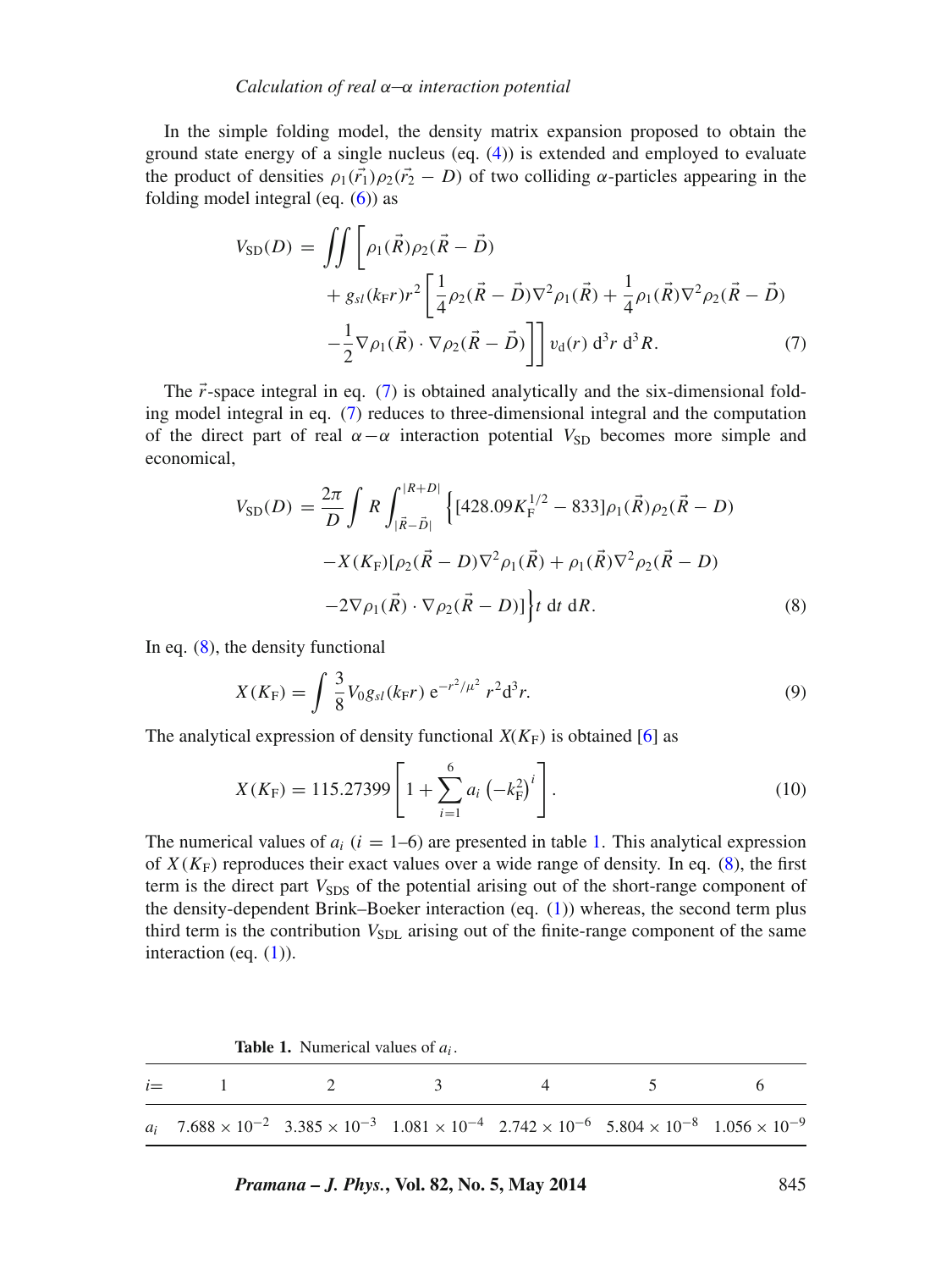# 2.4 *Derivation of the direct part of real α*−*α interaction potential in the double folding model*

The oscillator model wave function  $\phi_{nl}$  in eq. [\(2\)](#page-2-0) and the density  $\rho$  in eq. [\(3\)](#page-2-0) of  $\alpha$ -particle are given as

$$
\phi_{nl} = C_{nl} e^{-\alpha^2 r^2/2} r^l F\left(1 - n, l + \frac{3}{2}; \alpha^2 r^2\right),\tag{11}
$$

$$
C_{n1} = \frac{1}{\Gamma\left(l + \frac{3}{2}\right)} \sqrt{\frac{2\Gamma(l + n + \frac{1}{2})}{\Gamma(n)}} \alpha^{l + \frac{3}{2}},\tag{12}
$$

$$
F(x, y, z) = 1 + \frac{x}{z} \frac{y}{1!} + \frac{x(x+1)y^2}{z(z+1)2!} + \cdots,
$$
\n(13)

$$
\rho = \sum_{\rho_0 e^{-\alpha^2 r^2}} |\phi_{nl}(r)Y_{lsjm}|^2
$$
  
=  $\rho_0 e^{-\alpha^2 r^2}$ , (14)

where  $\rho_0 = 4\alpha^3/\pi^{3/2}$  and the oscillator width  $b = 1/\alpha = 1.1931849$  fm that reproduces the best value of the RMS charge radius of 1.67 fm of  $\alpha$ -particle [\[30\]](#page-8-22).

The direct part of the double folding real  $\alpha-\alpha$  interaction potential in eq. [\(5\)](#page-3-2) can be expressed in terms of the wave function as

<span id="page-5-1"></span>
$$
V_{\text{FD}} = \sum_{\substack{i \in I \\ j \in 2}} \iint \phi_i^* \left( \vec{R} + \frac{\vec{r}}{2} \right) \phi_j^* \left( \vec{R} - \frac{\vec{r}}{2} - \vec{D} \right) v_d(\vec{r}) \phi_i \left( \vec{R} + \frac{\vec{r}}{2} \right)
$$
  
 
$$
\times \phi_j \left( \vec{R} - \frac{\vec{r}}{2} - \vec{D} \right) d^3 r d^3 R.
$$
 (15)

The six-dimensional integral over the intrinsic coordinates  $\vec{r}_1$  and  $\vec{r}_2$  of the pair of colliding nucleons *i* and *j* in eq. [\(5\)](#page-3-2) has been transformed to their relative  $\vec{r}$  and centre of mass coordinate *R*. Now, using the oscillator model wave function  $\phi$  of  $\alpha$ -particle and the density-dependent Brink–Boeker interaction, in eq.  $(15)$ , we obtain the potential  $V_{FD}$  as

<span id="page-5-2"></span>
$$
V_{\rm FD} = \frac{2\pi}{D} \int R \int_{|\vec{R}-\vec{D}|}^{R+D} \left[ 428.0999 K_{\rm F}^{1/2} - \frac{2282.35}{D} \times \int_0^\infty e^{-r^2/\mu^2} r \int_{|\vec{r}-\vec{D}|}^{r+D} e^{-\alpha^2 t_1^2/2} e^{-\alpha^2 D^2/2} t_1 \, \mathrm{d}t_1 \, \mathrm{d}r \right]
$$

$$
\times \rho_1(R) \rho_2(\vec{R}-\vec{D}) t \, \mathrm{d}t \mathrm{d}R. \tag{16}
$$

The first and second terms in eq.  $(15)$  are contributions  $V_{\text{FDS}}$  and  $V_{\text{FDL}}$  of the shortand finite-range components of the density-dependent Brink–Boeker interaction (eq. [\(1\)](#page-2-1)), respectively towards the direct part *V*<sub>FD</sub> of the exact double folding real  $\alpha$ –*α* interaction potential.

### <span id="page-5-0"></span>**3. Results and discussions**

We have calculated the direct part of the simple folding and double folding real *α*–*α* interaction potentials  $V_{SDS}$  and  $V_{FDS}$  arising out of the short-range component of interaction  $v$  (eq. [\(1\)](#page-2-1)) and potentials  $V_{SDL}$  and  $V_{FDL}$  from the finite-range component of the same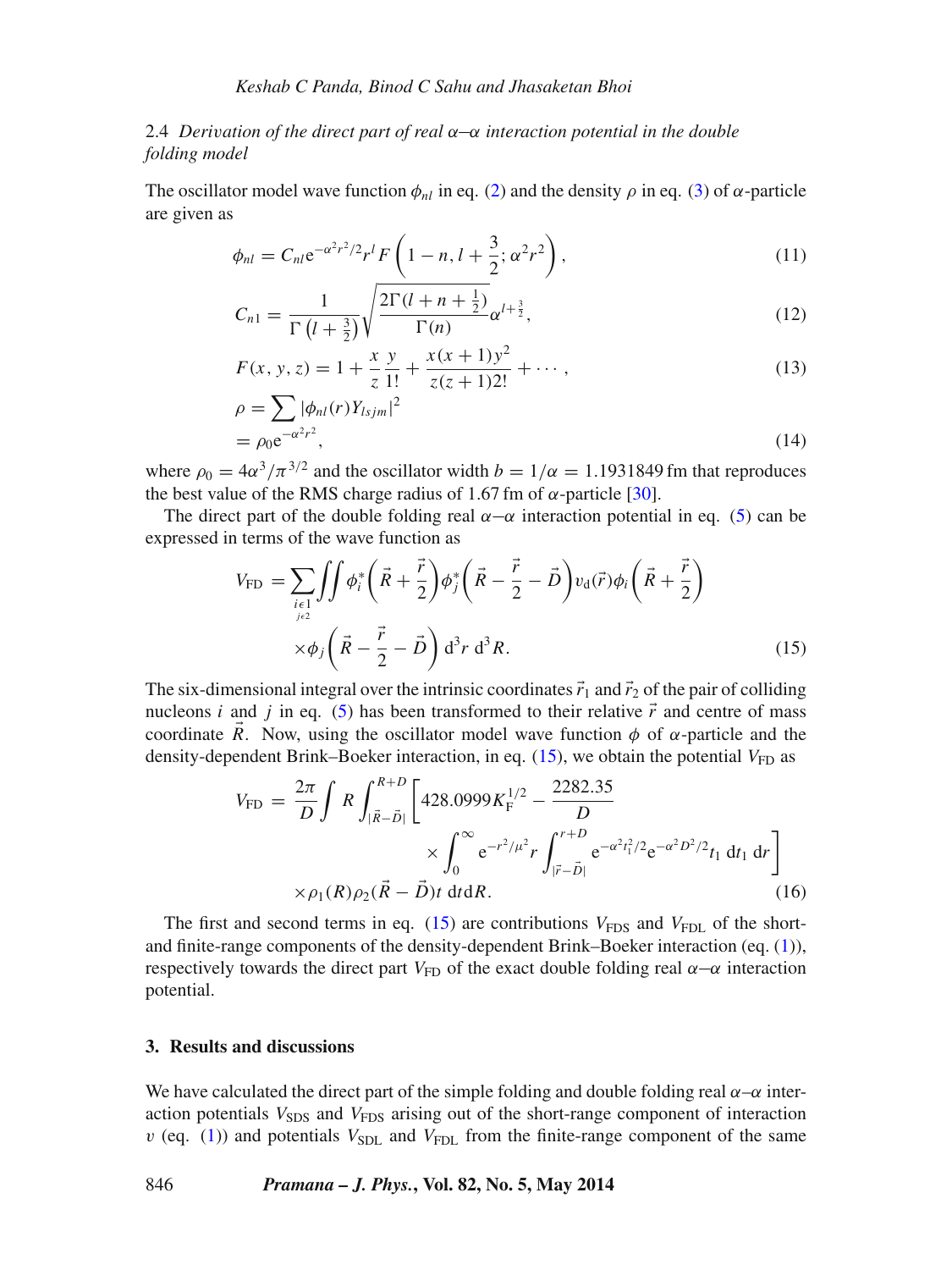<span id="page-6-0"></span>

| Potentials (MeV) | $D = 0.1$ fm | 1 fm  | 2 fm  | 3 fm | 4 fm |
|------------------|--------------|-------|-------|------|------|
| $V_{\text{FDS}}$ | 307.1        | 210.7 | 67.3  | 10.0 | 0.7  |
| $V_{SDS}$        | 307.1        | 210.7 | 67.3  | 10.0 | 0.7  |
| $-VFDL$          | 380.5        | 284.4 | 117.7 | 27.0 | 3.4  |
| $-V_{SDL}$       | 374.1        | 283.1 | 120.2 | 27.5 | 3.3  |

**Table 2.** Numerical values of the double folding potentials *V*<sub>FDS</sub> and *V*<sub>FDL</sub> and simple folding potentials  $V_{SDS}$  and  $V_{SDL}$  at different values of the separation distance *D*.

interaction *v*. In such calculations, we have used the oscillator width  $b = 1.1932$  fm and related the local Fermi momentum  $K_F$  with the geometrical mean of the projectile and target densities, i.e.,  $\rho = \sqrt{\rho_1 \rho_2}$ . This approximation never exceeds the nuclear density of finite nucleus [\[31\]](#page-8-23). The numerical values of these calculated potentials are presented up to the separation distance  $D = 4$  fm in table [2.](#page-6-0) Beyond  $D = 4$  fm, all these potentials rapidly reduce to zero.

It is found that the simple folding potential  $V_{SDS}$  and the double folding potential  $V_{FDS}$ arising from the zero-range component of the density-dependent Brink–Boeker interaction (eq. [\(1\)](#page-2-1)) are identical. In the entire range of interaction the percentage of difference between these potentials is zero. The simple folding model reproduces the direct part of the double folding  $\alpha-\alpha$  real potential with 100% accuracy, when a short-range two-body effective interaction is used in it.

<span id="page-6-1"></span>

**Figure 2.** Comparison of the direct part of real  $\alpha - \alpha$  interaction potential.  $V_{SD}$ obtained in the simple folding model with their corresponding double folding potential *V*FD.

*Pramana – J. Phys.***, Vol. 82, No. 5, May 2014** 847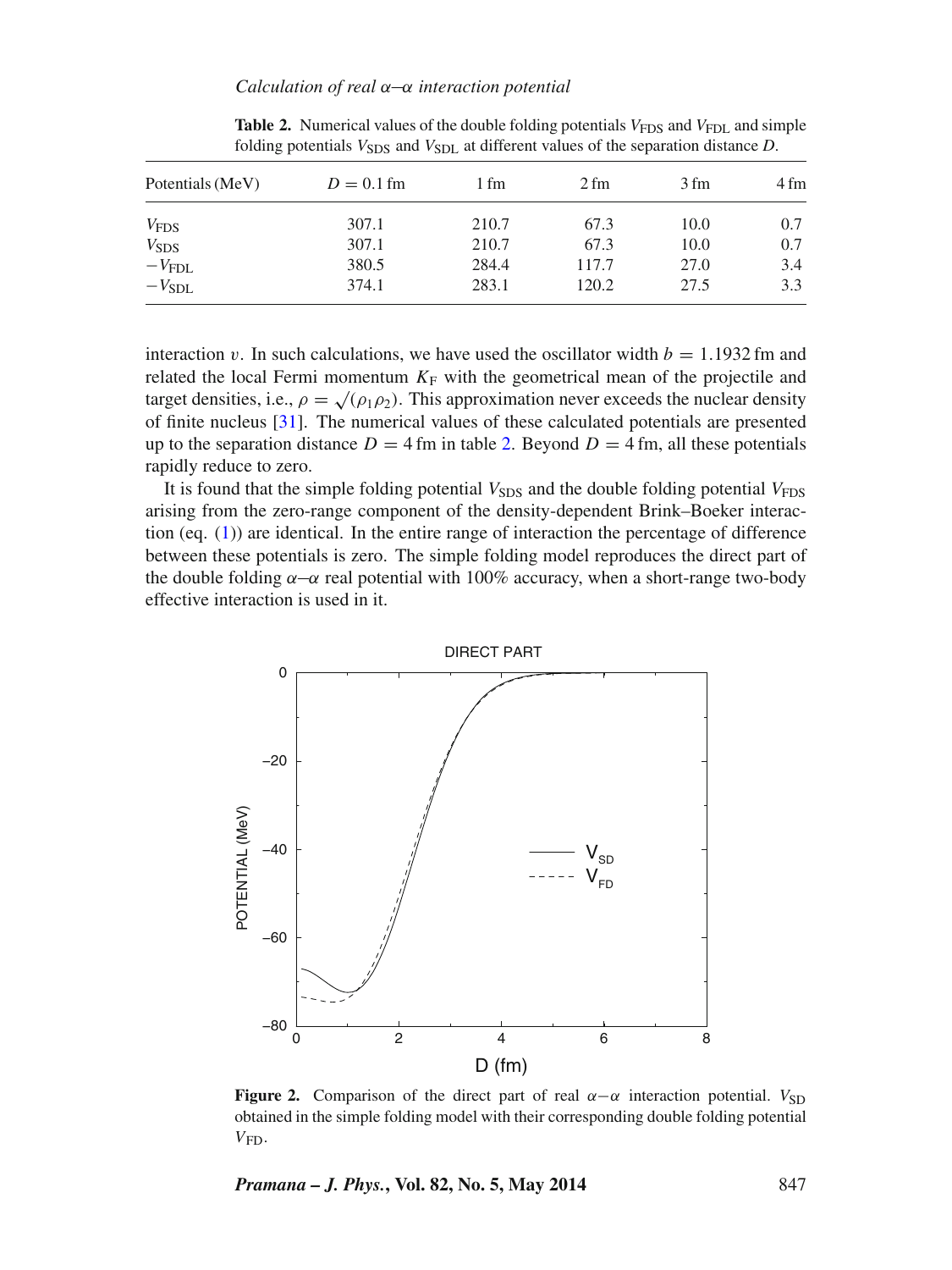But the difference between the simple folding potential  $V_{SDL}$  and the exact double folding potential  $V_{FDL}$  arising out of the finite-range component of the density-dependent Brink–Boeker interaction (eq. [\(1\)](#page-2-1)) having a 1.41 fm range is found to be different at different values of the separation distance *D*. At  $D = 0.1, 2, 3$  and 4 fm, the percentage of difference between the simple folding potential  $V_{\text{FDL}}$  and the exact double folding potential  $V_{SDL}$  are 1.68, 0.46, 2.12, 1.06 and 2.8%, respectively. The difference between these two potentials is very small. In the entire range of interaction, the simple folding model reproduces the direct part of the double folding real *α*−*α* potential within 97.1 to 99.5% accuracy when a finite-range Gaussian term having 1.41 fm range is used in it.

We have also made a comparison of direct part of the simple folding real *α*−*α* potential  $V_{SD}$  =  $V_{SDS}$  +  $V_{SDL}$  (eq. [\(8\)](#page-4-1)) with its corresponding double folding potential  $V_{FD}$  =  $V_{\text{FDS}} + V_{\text{FDL}}$  (eq. [\(16\)](#page-5-2)) in figure [2.](#page-6-1) It is found that the simple folding potential  $V_{\text{SD}}$  is very close to the double folding potential  $V_{FD}$  in the entire range of interaction.

## <span id="page-7-0"></span>**4. Conclusion**

The accuracy of the simple folding model calculation of the real part of the ion–ion interaction potential solely depends upon two factors: First, the validity of DME method to reproduce the ground state properties of the colliding nuclei and second, the approximation to be made for the local density of the composite system of the colliding nuclei that appears in simple folding model.

The DME being truncated beyond  $r^2$  term has its own limitations that depend upon the range of two-body effective interaction and density profiles. The DME method exactly reproduces the Hartree–Fock results when a zero-range effective interaction is used in it. But, it may incur error for larger range of effective interaction and smaller range of the density profile.

The density-dependent Brink–Boeker effective interaction has a zero-range term and a finite-range term having a range of 1.41 fm identical with the range of one-pion exchange two-body potential. The  $\alpha$ -particle has the smallest range of density profile among the stable spherical nuclei. The DME method may exhibit maximum error in the calculation of ground state properties with these inputs. Similar error can also be expected in the simple folding model calculation of ion–ion potential with such inputs. Therefore, the density-dependent Brink–Boeker interaction and  $α$ -particle are chosen to be the most suitable inputs in simple folding model to test the relative accuracy of this model in the calculation of ion–ion interaction potential.

We have calculated the direct part of real  $\alpha - \alpha$  potential using the density-dependent Brink–Boeker interaction, oscillator model wave function and density of *α*-particle in the simple and double folding models. In this calculation, we have approximated the local density of the composite system with the geometrical mean of the projectile and target densities.

It is found that simple folding model reproduces exactly the double folding results of the direct part of real *α*−*α* potential obtained from short-range component of the density-dependent Brink–Boeker interaction. The percentage of difference between the simple folding model and double folding results of the direct part of real  $\alpha-\alpha$